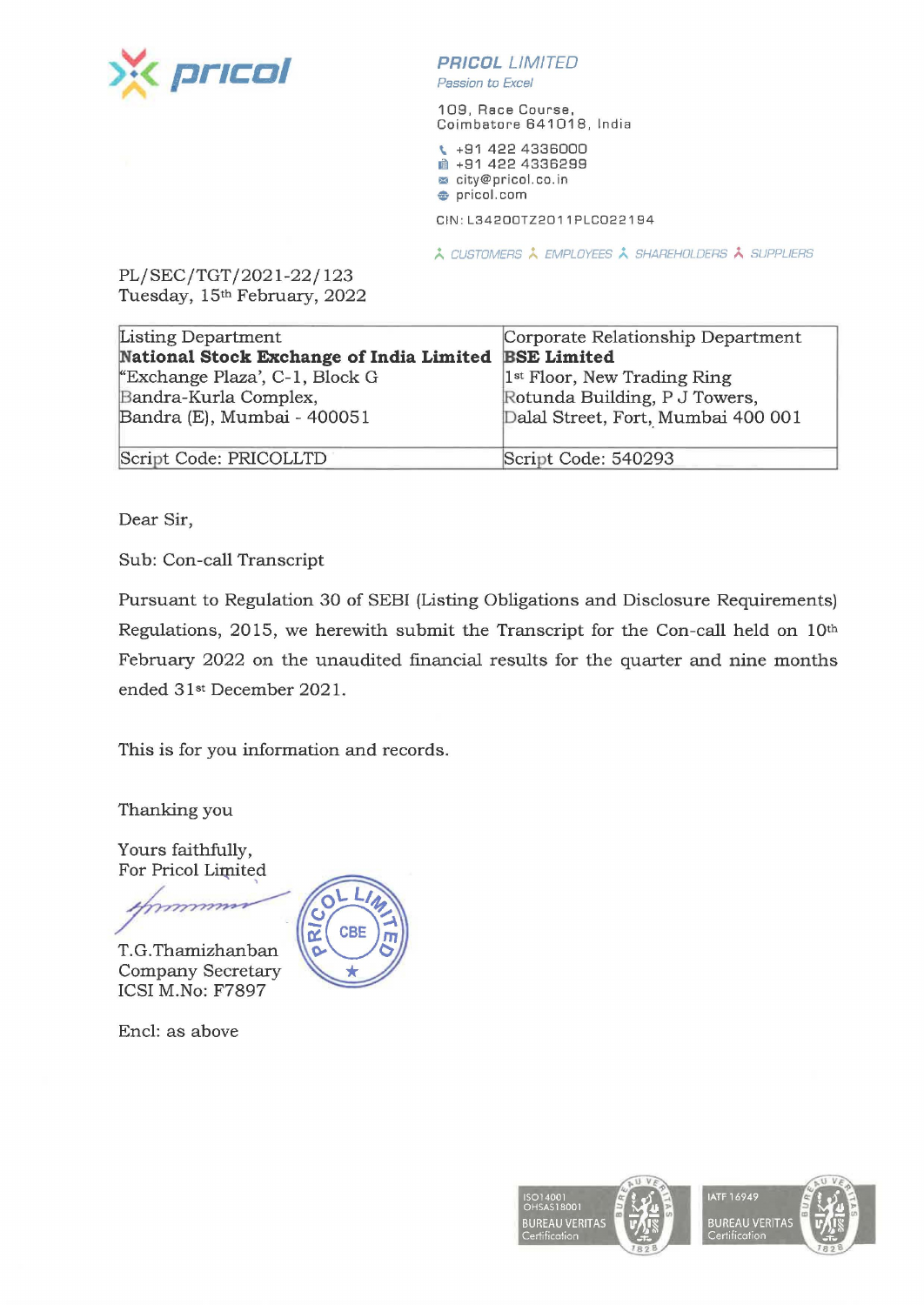

# Pricol Limited Q3 & 9M FY22 Results Conference Call February 10, 2022

### Management

- 1. Mr. Vikram Mohan, Managing Director
- 2. Mr. Krishnamoorthy Pattabiraman, Chief Financial Officer
- 3. Mr. P M Ganesh, Chief Executive Officer and Executive Director
- 4. Mr. Siddharth Manoharan, Chief Strategy Officer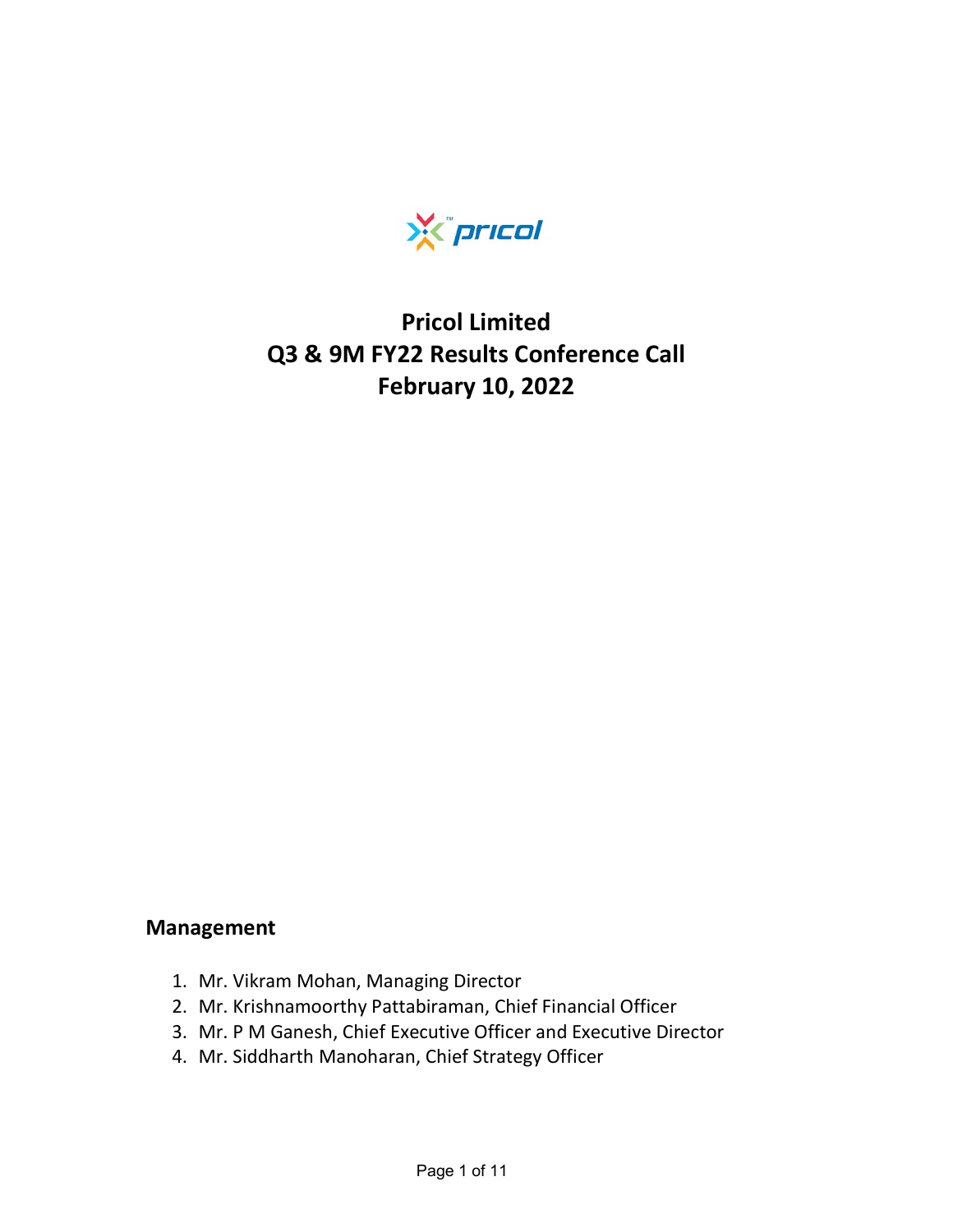#### Pricol Limited Q3 & 9M FY22 Results Conference Call February 10, 2022

Moderator: Good afternoon, Ladies & Gentlemen. I am Rutuja, the moderator for this conference. Welcome to the Conference Call of Pricol Limited arranged by Concept Investor Relations to discuss its Q3 & 9MFY22 Results. We have with us today Mr. Vikram Mohan, Managing Director, Mr. Krishnamoorthy Pattabiraman, Chief Financial Officer, Mr. P M Ganesh, Chief Executive Officer and Executive Director and Mr. Siddharth Manoharan, Chief Strategy Officer. At this moment, all participants are in listen‐only mode. Later, we will conduct a question‐and‐ answer session. At that time if you have a question, please press '\*' and '1' on your telephone keypad. Please note that this conference is being recorded. I now would like to hand over the floor to Mr. Vikram Mohan – Managing Director. Thank you and over to you sir.

Vikram Mohan: A very good afternoon to all of you and welcome to our third quarter of financial year FY22 Earnings Call. As mentioned by me on many occasions in recent times, in the press and other communication, and with one‐on‐one investors, we are perhaps going through the most difficult time in our company's operations in this quarter, Quarter 3 and Quarter 4 of this financial year is perhaps the most difficult time for us, mainly due to external factors and no internal factors. We have seen huge disruptions with our supply chain, acute shortages of our key raw material which is ICs, semiconductors, LCDs, TFTs are key raw material. Lead times for our raw material has gone up to 54 to 58 weeks. Freight costs have quadrupled and quintupled in many cases, inbound freight, and schedule from customers have been extremely dynamic with changing schedules literally every day. Compared to many other companies in the automotive component space, your company Pricol has had a far higher impact being reliant on electronic raw material being imported from Taiwan, Korea, Malaysia, China and Japan. The impact on Pricol has been far higher and this has had an impact on both the top line and the percentage EBITDA of the company. On a normal basis, we should have comfortably delivered another 3% or about 14% EBITDA whereas we have had a suboptimal EBITDA because of increasing raw material costs, freight costs and constantly erratic production schedules. We have also lost at least about 20% sales per month because of these acute raw material shortages and in many of our raw material we are working with literally eight hours of raw material in stock on a hand to mouth basis. Under these conditions, I must congratulate our operating team for delivering the best possible results within these difficult operating conditions. The same operating conditions are continuing for Q4 as well and we expect some breathing room to come in in the coming quarters. The revenue from operations stands at Rs. 379 crores for this quarter, on a quarter‐to‐quarter basis this has seen a reduction compared to the previous financial year by about 13.55%. There has been no loss of market share of the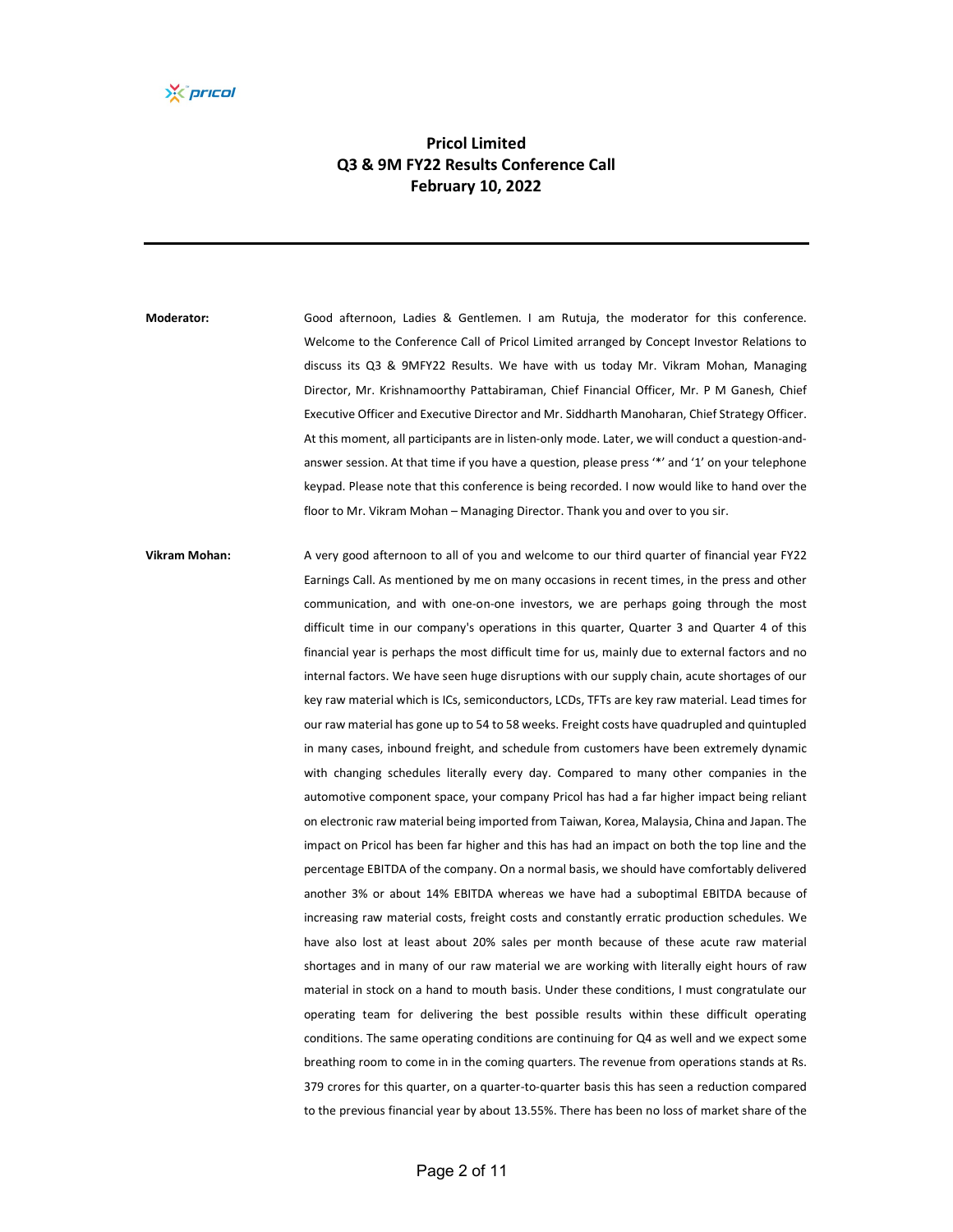company. This is a reflection of the industry itself going down because of the semiconductor shortage. Total Revenue for this quarter has been about Rs.392.84 crores. Next slide please. The profit from operations for this quarter has been about Rs.18 crores, amortization of intangibles is about fire than Rs.70 lakhs which is a non‐cash item. Profit and loss from operations has been about Rs.23 crores for this quarter, which is again lower significantly compared to the same quarter last year because of the increased material costs as the surged prices that we are paying for such material. We have had an EBITDA percentage of about 11.16% and if not for these temporary price pressures and surge pricing, we should have enjoyed closer to about 14.5% of EBITDA this quarter. We have made a cash profit of about 32 crores this quarter and after CAPEX we have had a free cash flow of about Rs.20 crores this quarter. This is an interesting slide to note as of 31st March in FY21, our long term borrowing was about Rs.230 crores. We are at a healthy amount of cash generation in spite of all these difficult external factors and we have been able to substantially reduce our long term borrowing and we have been able to bring it down to about Rs.100 crores as of 31st December and this number has further reduced as we speak and as mentioned to you in the next financial year this entire long term borrowing will be repaid even with constrained market conditions and weak automotive market. Our revenue from operations was about on a consolidated basis about Rs.395 crores. Here again we have de‐grown slightly lower than the market de‐growth which means our market share has increased and our total revenue times at around Rs.408 crores for this quarter. All of our subsidiaries are debt free, all our subsidiaries have zero borrowing, and all of our subsidiaries have cash accruing at this point of time. Profit and Loss from all the continuing operations for this quarter is about Rs.27.80 crores with a cash profit from continuing operations being far in excess of this. EBITDA overall including the subsidiaries stands at around 12.11% which would have been ideally about 15% if not for these price hikes that we have faced in this quarter and will continue to face in the next quarter or two. The cash profit for the company as a whole including subsidiaries stands at Rs.37 crores as against Rs.32 crores for the standalone. Consolidated borrowings as well has seen a significant reduction with no long-term borrowings at any of the subsidiaries. Some of our recent product launches are the two-wheeler digital cluster for some of our marquee customers like Hero Motors and TVS. Passenger vehicle and commercial vehicle clusters for Gurkha of Force Motors, the new Gurkha and for Tata Motors commercial vehicle. Some tractor and off‐road vehicle clusters, a new customer entry into Tata Hitachi for their off road vehicles and a new oil pump for Polaris for an ATV. Our new product pipeline continues to be very robust. Our LOI pipeline continues to be robust. We have a strong business order pipeline for the next few years. The next few quarters will continue to be under stress till the world comes back to normal and supply lines come back to normal. Industry experts believe some degree of normalcy will start coming back from September 2022 and by September 2023 complete normalization especially with regard to IC supply chains and TFT and electronic components will happen. Thank you very much for your patient hearing. We would like to now entertain questions from our shareholders and participants in the call. May I request you to restrict yourself to one question and go back into the question queue to give everyone an opportunity to ask questions, Thank you.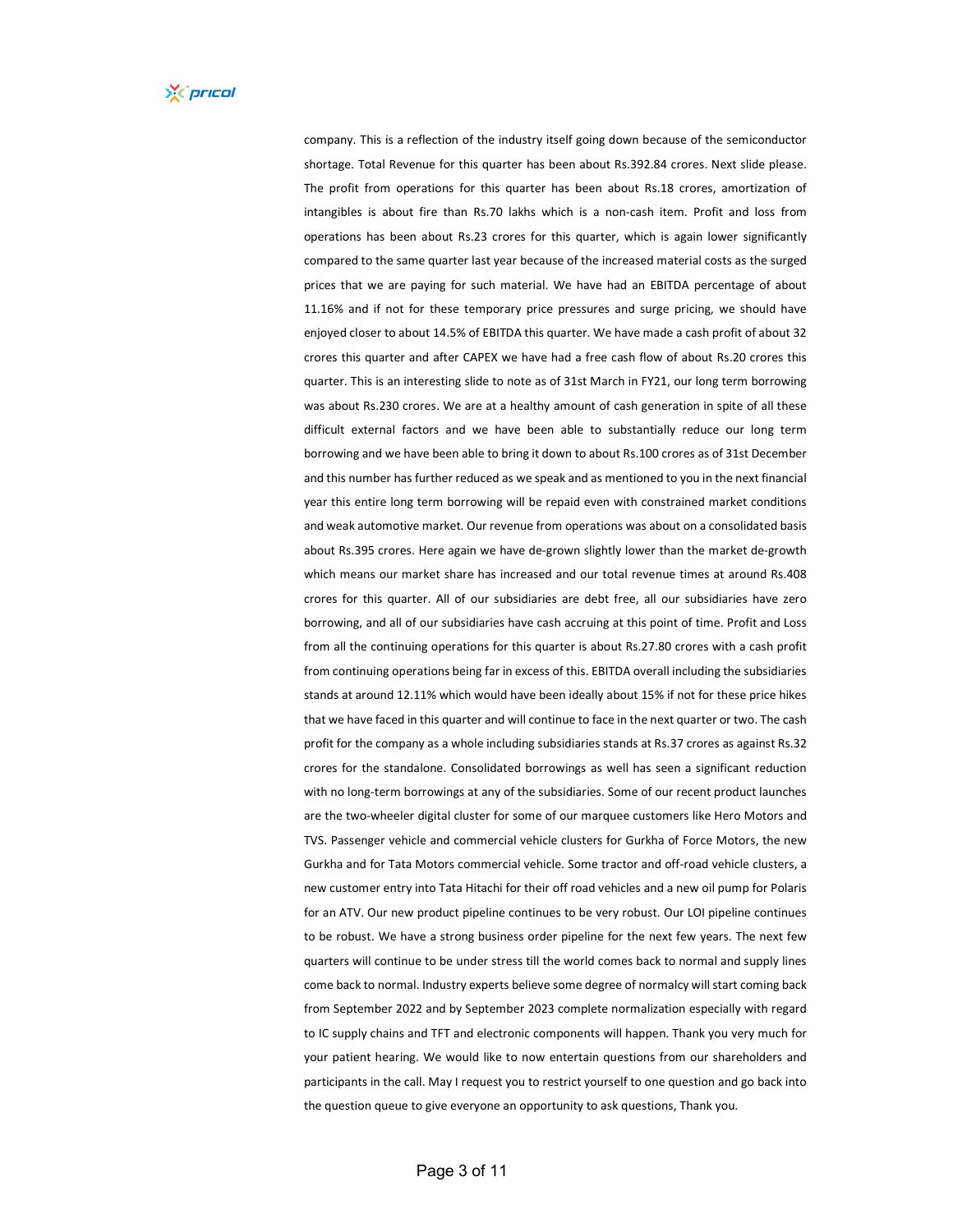X pricol

| Moderator:            | Thank you very much. We will now begin the question-and-answer session. The first question<br>is from the line of Jinesh Gandhi from Motilal Oswal. Please go ahead.                                                                                                                                                                                                                                                                                                                                                                                                                                                                                                                                                                                                                                                                                                                                                                                                                      |
|-----------------------|-------------------------------------------------------------------------------------------------------------------------------------------------------------------------------------------------------------------------------------------------------------------------------------------------------------------------------------------------------------------------------------------------------------------------------------------------------------------------------------------------------------------------------------------------------------------------------------------------------------------------------------------------------------------------------------------------------------------------------------------------------------------------------------------------------------------------------------------------------------------------------------------------------------------------------------------------------------------------------------------|
| Jinesh Gandhi:        | My question pertains on the P&L side, we have seen a substantial increase in other expenses<br>on Q-o-Q basis. So is this a reflection of higher freight costs because our revenues have been<br>more or less flat? I am talking about standalone numbers.                                                                                                                                                                                                                                                                                                                                                                                                                                                                                                                                                                                                                                                                                                                                |
| <b>Vikram Mohan:</b>  | Yes, as mentioned Jinesh. We are being paying a huge amount of premium freight to get<br>materials inward. Freight cost have almost quintupled and quadruple import freight, and<br>freight costs increase is primarily the reason for cost increase.                                                                                                                                                                                                                                                                                                                                                                                                                                                                                                                                                                                                                                                                                                                                     |
| Jinesh Gandhi:        | Okay, okay and we are not seeing any signs of that moderating, at least for fourth quarter.                                                                                                                                                                                                                                                                                                                                                                                                                                                                                                                                                                                                                                                                                                                                                                                                                                                                                               |
| Vikram Mohan:         | I don't think there will be any net-off for the fourth quarter, Q3 and Q4 are going to be the<br>most difficult quarters and we do not see freight rates softening or at least supply chain for<br>electronic components and we are still bringing in everything in by air freight as against sea<br>freight, which not just for Q4, even for Q1 of next year, it is going to be continued to be on air<br>freight basis, even as of last week, one of our key TSP suppliers has announced shutdown of<br>their plant in China on account of COVID for three weeks, and this was going to result in<br>premium freight for the coming many months. So, I do not expect the premium freight to soften<br>for the next 5 to 6 months, still supply chain normalcy happens.                                                                                                                                                                                                                  |
| Moderator:            | Thank you. The next question is from the line of Hiren Trivedi from Axis Securities. Please go<br>ahead.                                                                                                                                                                                                                                                                                                                                                                                                                                                                                                                                                                                                                                                                                                                                                                                                                                                                                  |
| <b>Hiren Trivedi:</b> | Thanks for the opportunity. So, I just wanted to understand on your plans to increase your<br>exports are going forward. So, could you give some more color on the plans to increase your<br>exports going forward in the medium term?                                                                                                                                                                                                                                                                                                                                                                                                                                                                                                                                                                                                                                                                                                                                                    |
| Vikram Mohan:         | I will request our CEO and Executive Director to comment about the export business increase<br>plan for the next coming years.                                                                                                                                                                                                                                                                                                                                                                                                                                                                                                                                                                                                                                                                                                                                                                                                                                                            |
| P M Ganesh:           | Good afternoon. Our exports have been growing at a fair pace. In fact, barring Q3 we have<br>grown by 40% in the first half of this year when compared to the previous year. Because of<br>semiconductor shortage during Q3, we have shown a growth of only 7% in the exports, but as<br>the semiconductor softens up I think we will go back to the growth in terms of exports where<br>exactly our growth is going to come on the pumps and mechanical products. As explained in<br>the previous investor call also that our focus is going to be on the largest pumps addressing to<br>the niche market, primarily the recreation vehicle, off road vehicles, tractors and higher CC<br>motorcycles. This is going to be the area of focus. So we are going to confirm the business in<br>our exports for the next three years and also we have entered into the personal passenger<br>vehicle segment for large exports of our next generation of oil pumps to our personal passenger |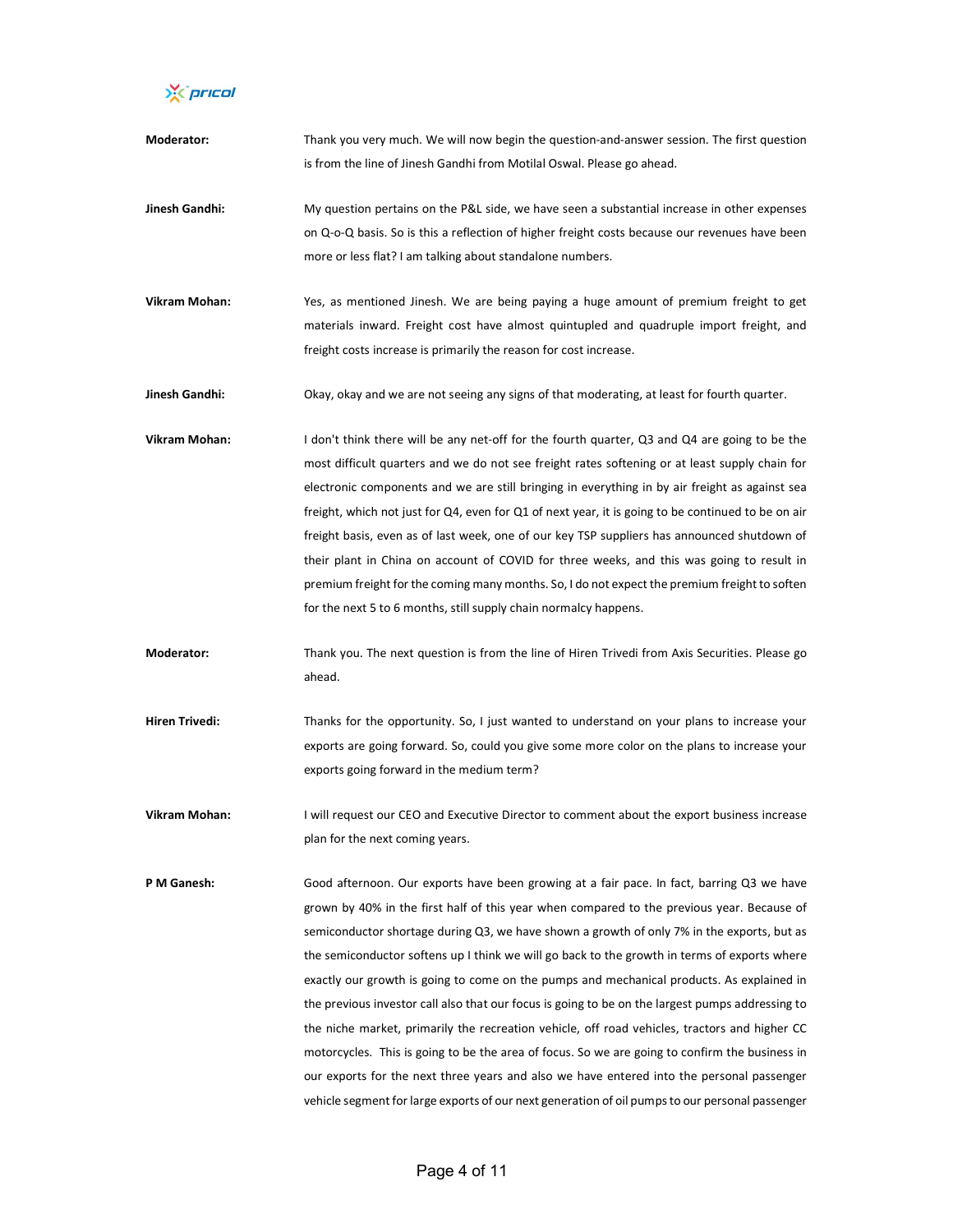

vehicle manufacturer, one of the largest in Europe. So, our growth momentum in export is going to continue in the same pace what is happening currently for the next 2 to 3 years. Also, our vision is that by FY25‐26 close to 20% of our revenue will come from the export market.

Vikram Mohan: Export and deemed exports.

Moderator: Thank you. The next question is from the line of Nitin from Augmen Catalyst. Please go ahead.

- Nitin: Sir I just had one question. How do we see a production schedule from the OEM going forward? Could you shed some light on it?
- Vikram Mohan: The production schedule seems still vary erratic for this quarter Nitin. We expect some degree of normalization to happen from Q1, but really speaking we expect stability only from September of this year and this is the industry feedback. We have not lost any business share. Our share of business and market share continues to be good and growing but stabilization I think we are at least about 6 to 7 months away.
- Moderator: Thank you. Next question is from the line of Jinal Fofalia from Turtle Star Portfolio. Please go ahead.
- Jinal Fofalia: Sir I have few questions. What is our utilization rate as on Q3 and nine months?
- Vikram Mohan: Actually, our capacity today we can do quite easily a Rs.200 crores per month. Anywhere between Rs.180‐200 crores based on the production mix. So, we have done about Rs.400 crores against the capacity of between Rs.550 to 600 crores.
- Jinal Fofalia: Rs.400 crore against the capacity of Rs.500 to 600 crores right?

Vikram Mohan: Rs.550 to 600 crores based on the product mix.

Jinal Fofalia: Okay. Okay understood and secondly, what are our plans to expand in different geographies in the coming quarters.

Vikram Mohan: We do not have plan to expand beyond our existing geographies in the coming quarters. We have a healthy pipeline of new business our NPD pipeline our new product development pipeline is very strong, our LOI pipeline is very-very strong. We are not planning for any Greenfield plants in the coming quarters towards the fag end of the coming financial year we will be adding capacity in the western region to cater to the increase business we have one and we are also not looking at any expansions whatsoever. Two of my articles have been covered recently by Autocar professional Mr. Murali Gopalan a very senior editor which you may go through to understand what are the growth prospects of the company, which are the segments we are planning to go into and which are the new segments and how is our technology roadmap, makes it quite elaborate for reading.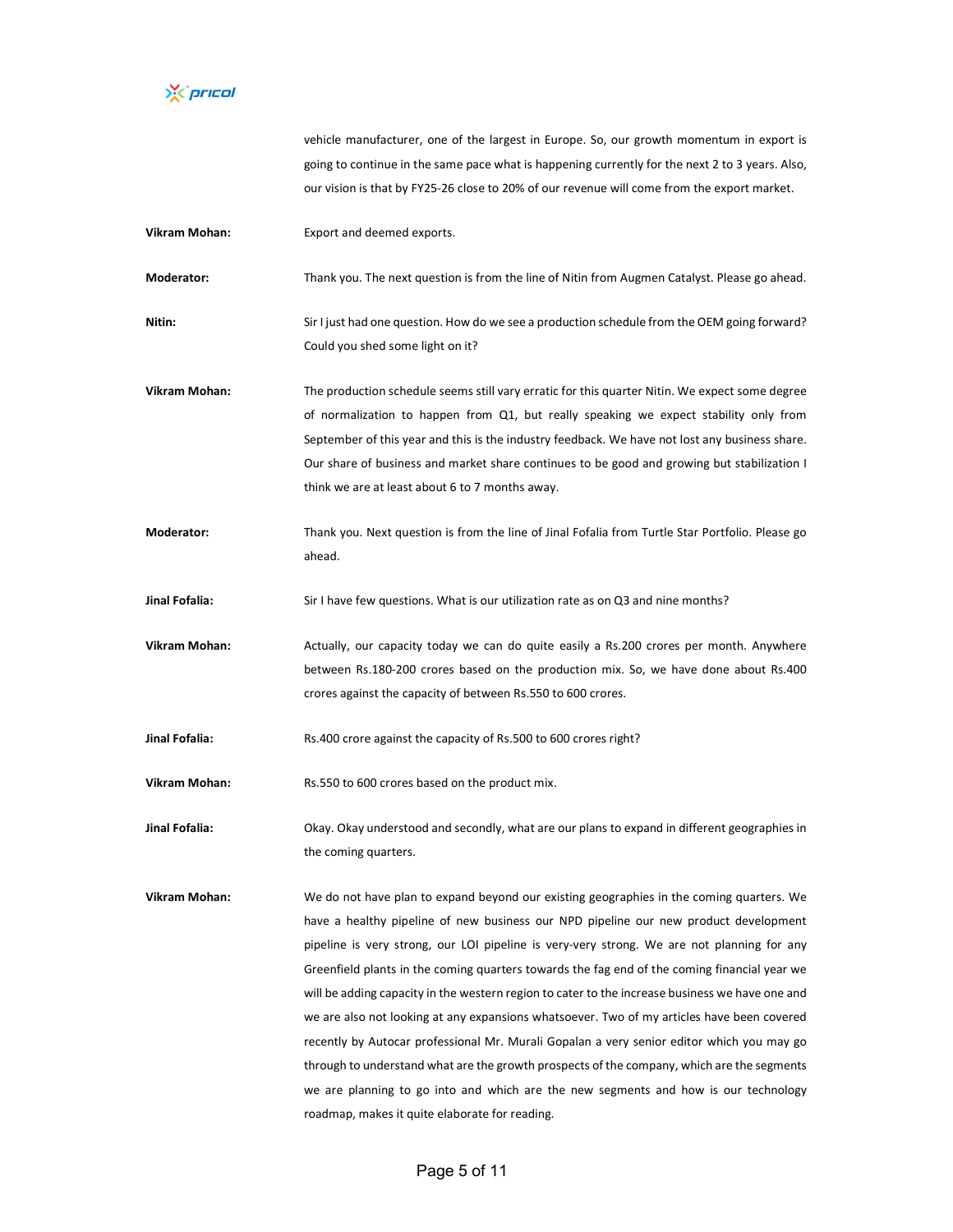X pricol

Moderator: Thank you. The next question is from the line of Shashank Kanodia from ICICI Securities. Please go ahead.

Shashank Kanodia: Good afternoon sir. So, can you elaborate upon your plans of being a JV party in each of the divisions and probably you know dividing the business between the three segments, but some of the media articles also point of view going into a big CAPEX of Rs.600 odd crores and targeting some Rs.4000 total revenue over the next 3‐4 years so any plans on that.

Vikram Mohan: Yes our plan is to hit a turnover of Rs.4000 crores in calendar year 25 or FY26, which our current capacity will take us to about Rs.2400 crores. So, we will be adding capacity both in terms of technology spend as well as building the machinery to the tune of about Rs.600 crores in three product verticals to take us to that Rs.4000 crores of turnover. We are working out the granular details into each of the business divisions. This is more of a top level picture because our capital intensity typically is about 1:3. For every crore of investment, we get about 3 crores of turnover. So, with about Rs.500 crores of investment we should be able to garner another Rs.1500 crores of turnover and with about Rs.100 crore investment on technology and as we speak we have just commenced work on World Class Technology Center and laboratory in Coimbatore at a total cost of about Rs.60 crores which will get commissioned in the next 18 to 24 months.

Shashank Kanodia: Sir what would the line of businesses for this incremented Rs.600 crores of CAPEX?

Vikram Mohan: If I may just again request you sir to read that Autocar Professional article which is available and has been widely circulated, I have gone into granular detail into the new business verticals and the technologies and what is the market share that we are planning to garner in each of these segments because that will take for a very long explanation if you do not mind.

Shashank Kanodia: Sir, since the same article mentions you going for the expansion the ratio of 50% debt and 50% equity, right.

Vikram Mohan: In the Rs.600 crores we are looking at around 50% debt and 50% equity. We will be completely debt free in the next couple of months with our current cash generation and then we will go for a new round of debt raising not in this financial year but in the subsequent financial year.

Shashank Kanodia: Sir, this is a quite divergent from the initial remarks rate from two quarters we wanted to pick the optimum utilization levels of the existing plant and then go for a CAPEX, which was beyond FY23 or maybe 24.

Vikram Mohan: Yes, that is exactly I said I will be not doing anything CAPEX. We will be very CAPEX light till FY 23 and we will be CAPEX light till FY23 and we open the taps on CAPEX only in FY24 and 25 resulting in Rs.4000 crore top line in FY26. It is exactly in line with my statements that we will be on sustenance CAPEX for two to three years.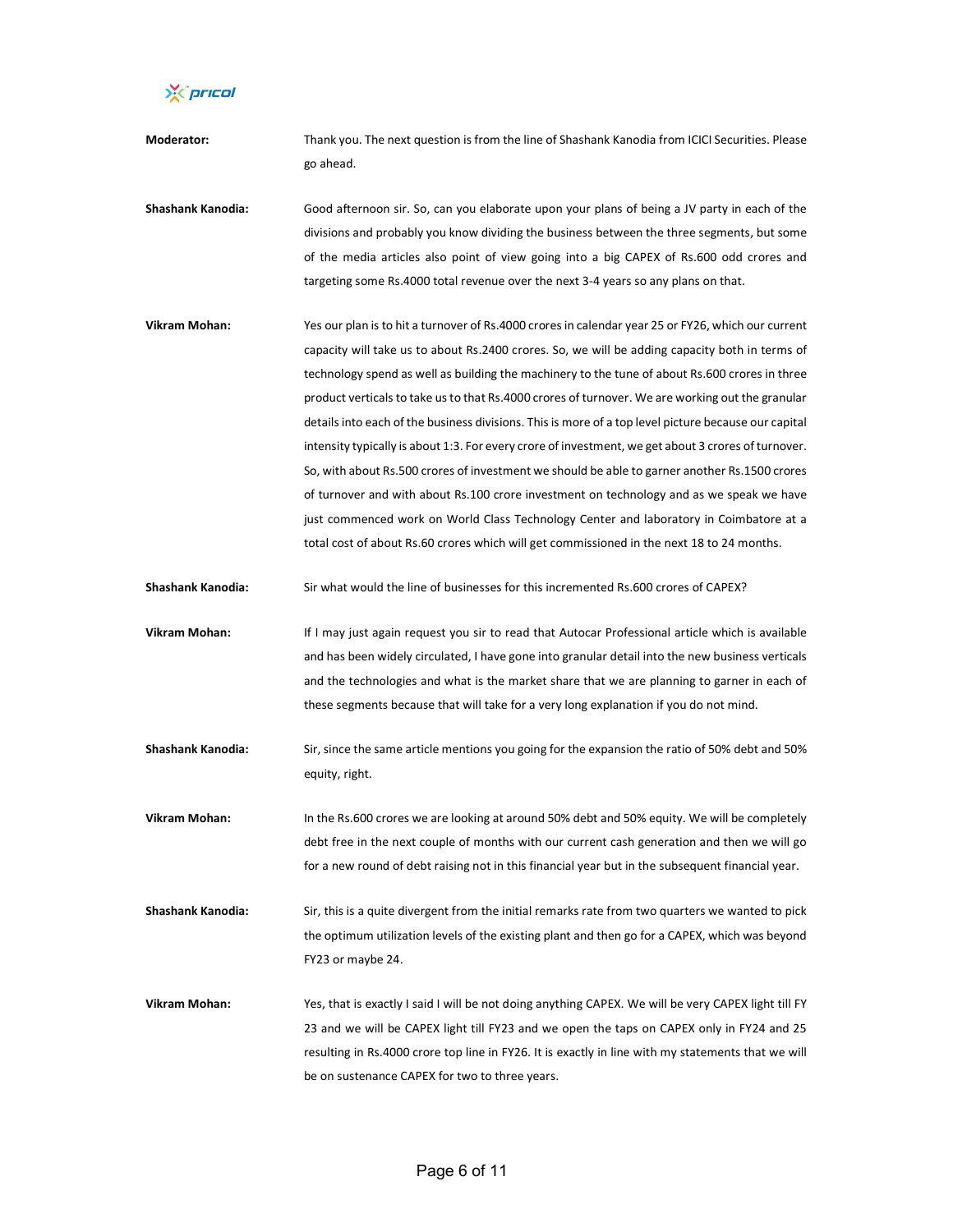X pricol

| Moderator:               | The next question is from the line of Geeta Kapoor from Mehta Investment, please go ahead.                                                                                                                                                                                                                                                                                                                                 |
|--------------------------|----------------------------------------------------------------------------------------------------------------------------------------------------------------------------------------------------------------------------------------------------------------------------------------------------------------------------------------------------------------------------------------------------------------------------|
| Geeta Kapoor:            | Sir. I have this one question. What does the new client edition we see during this quarter?<br>Client edition we did during the quarter?                                                                                                                                                                                                                                                                                   |
| Vikram Mohan:            | We have added a lot of new platforms for our existing clients. Our focus continues to be on our<br>16 clients and are not adding any new customers. We are adding more business with our<br>customers' mam.                                                                                                                                                                                                                |
| Moderator:               | Thank you so much. The next question is from the line of Vipul Shah from Shubhmangal<br>Investment. Please go ahead.                                                                                                                                                                                                                                                                                                       |
| <b>Vipul Shah:</b>       | Congratulations sir for reasonably good performance under trying circumstances. My question<br>is regarding the pass through of commodity prices, and credit cost. We have seen substantial<br>inflation on both these front. So, are we able to perform these increases to the customer or we<br>are absorbing it in short term through our own P&L?                                                                      |
| Vikram Mohan:            | About 60 to 65%, we are passing out to the customer albeit to the time lag which you are seeing<br>an impact about 35-40% we are absorbing based on customer goodwill because the customer<br>is not able to pass on the entire thing to his end customer. So, about 65% is being passed on to<br>the customer 60-65%, about 35-40% we are absorbing which is what is having 2, 2.5 to 3%<br>EBITDA impact for us.         |
| <b>Vipul Shah:</b>       | And sir your CAPEX of Rs.600 crores. So, it will be broadly distributed through which verticals<br>instrumentation cluster or fuel pump?                                                                                                                                                                                                                                                                                   |
| Vikram Mohan:            | DIS vertical, sensor vertical, connected vehicle solutions vertical and our mechanical products<br>vertical or now what we call it actuation and control systems vertical. It will be spread over all<br>the three to add about a revenue of about Rs.1500 to 1600 crores and the investments will<br>start in the fag-end of this year, but really in the coming year and a lot of it is going to be in<br>FY24 and FY25. |
| <b>Vipul Shah:</b>       | And shall we assume same EBITDA of around 14 to 15%.                                                                                                                                                                                                                                                                                                                                                                       |
| <b>Vikram Mohan:</b>     | Yes and our steady state EBITDA of about 14-15% is what we are expecting.                                                                                                                                                                                                                                                                                                                                                  |
| Moderator:               | Thank you. The next question is from the line of Shashank Kanodia from ICICI Securities. Please<br>go ahead.                                                                                                                                                                                                                                                                                                               |
| <b>Shashank Kanodia:</b> | Sir, just one query on the margins front. Sir you alluded to the fact that for the next two<br>quarters going to be in the same as what we put in this quarter. So, starting from Q2 of next<br>year to be see 14% to 15% margin profile retain back for us?                                                                                                                                                               |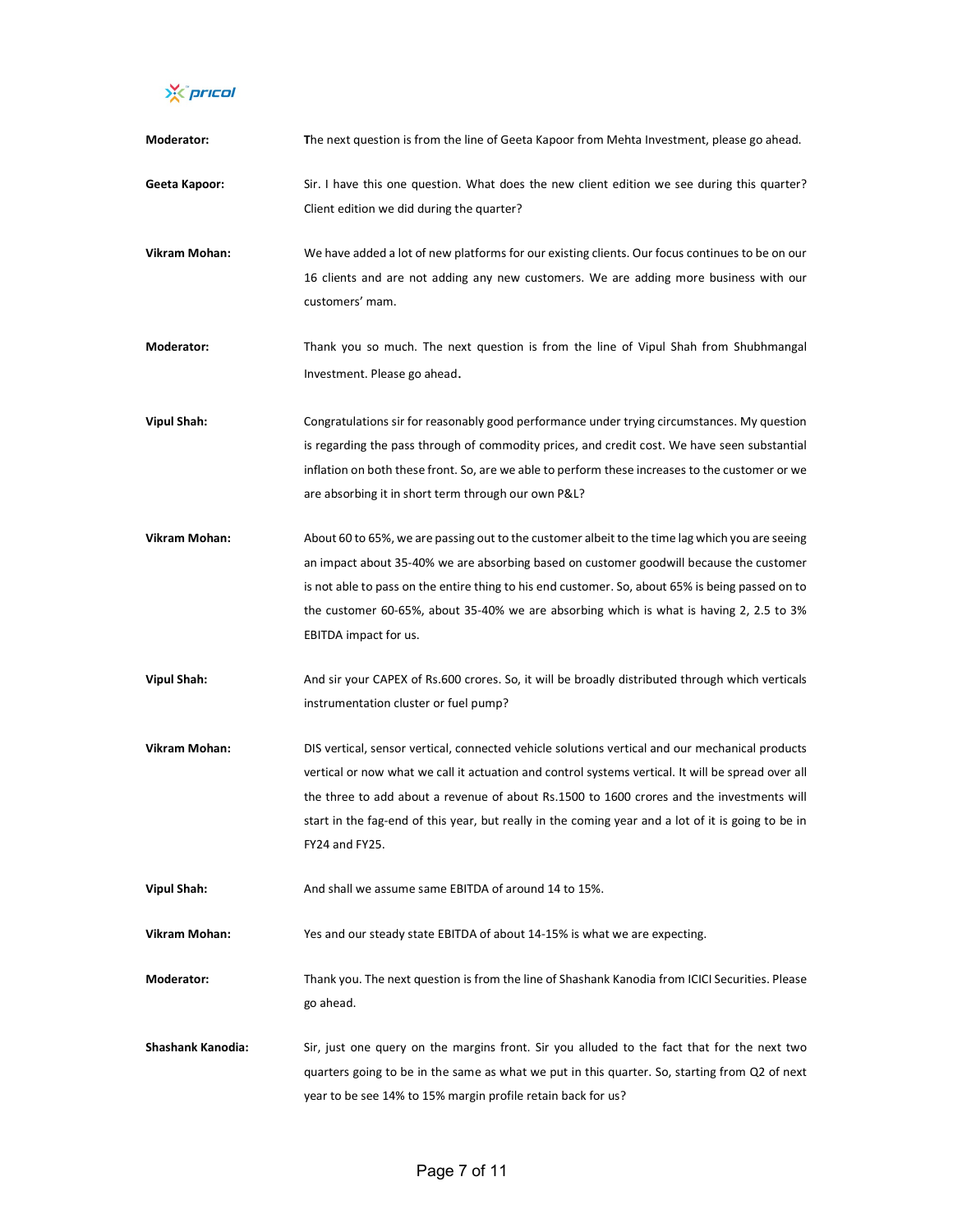X prical

| Vikram Mohan:            | It is very VUCA time Shashank. We are not able to predict. We did not look for example, we          |
|--------------------------|-----------------------------------------------------------------------------------------------------|
|                          | never expected a key supplier of raw material to shut down for three weeks in February for a        |
|                          | government directive in China. I think till the world is able to bring this Corona under check.     |
|                          | Now they are talking about a new variant emerging in Wuhan, so it is going to be very big, in a     |
|                          | steady state we can deliver a 14 to 15% margin comfortably that steady state God alone knows        |
|                          | when the steady state is going to come. I really wish I knew.                                       |
|                          |                                                                                                     |
| Shashank Kanodia:        | And sir lastly are we present in any of the new-age EV OEM supplying any of our products.           |
| Vikram Mohan:            | Almost we are engaging with every single EV player big or small in the country barring Ola who      |
|                          | we are engaged with but with everyone else we are in advanced stages of discussion or LOI.          |
|                          |                                                                                                     |
| Shashank Kanodia:        | Simply we are not presently the top five maybe Hero, Inava all these kind of players will not       |
|                          | presently.                                                                                          |
|                          |                                                                                                     |
| Vikram Mohan:            | Barring Ola we are working with everyone.                                                           |
| <b>Shashank Kanodia:</b> | Engaged with everyone. We have already started supplying apparatus to them or we are                |
|                          | engaging with them?                                                                                 |
|                          |                                                                                                     |
| Vikram Mohan:            | We are under development where we have received LOI and in some cases it is between the             |
|                          | RFQ and LOI stage                                                                                   |
|                          |                                                                                                     |
| <b>Moderator:</b>        | Thank you. The next question is from the line of Chirag Jain, an individual investor. Please go     |
|                          | ahead.                                                                                              |
|                          |                                                                                                     |
| <b>Chirag Jain:</b>      | I would just like, there is a news in the market with regards to Pricol being merged with another   |
|                          | listed entity. So, will you clarify on the same?                                                    |
|                          |                                                                                                     |
| Vikram Mohan:            | This is news to me, to the best of my knowledge I have no, we have no plans to merge with any       |
|                          | other listed entity. In fact, we are on a growth path as of now and we are planning to separate     |
|                          | the company into three under one listed entity. So, there is no question of merging under any       |
|                          | listed entities. In fact, we are on the verge of signing multiple partnership agreements and JV     |
|                          | agreements at this point of time.                                                                   |
| <b>Chirag Jain:</b>      | So going forward, would it be the Pricol would be separated into three different entities so        |
|                          | three different entities will be listed?                                                            |
|                          |                                                                                                     |
| Vikram Mohan:            | Three business verticals under one listed entity.                                                   |
|                          |                                                                                                     |
| <b>Chirag Jain:</b>      | Okay, one listed entity three separate verticals and if there is no, I mean you are clarifying that |
|                          | there will be nothing of merger with any other big entity in the market currently.                  |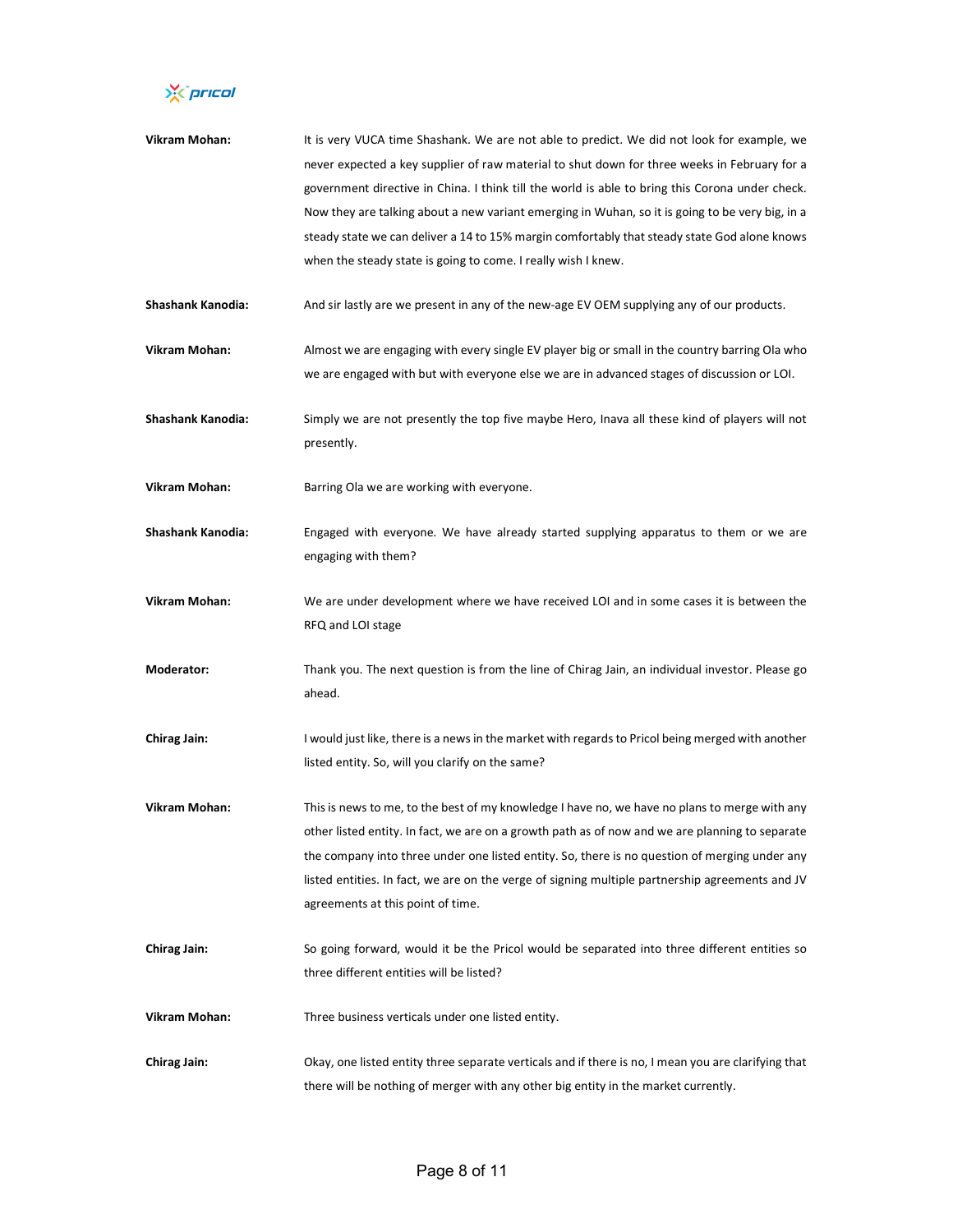X prical

| Vikram Mohan:      | No, this is a surprise to me also.                                                                                                                                                                                                                                                                                                                                                                                                                                                                                                                                                                                                                                                                                                                                                                                                                                                                                                                                                                                                                                                                                                                                                                                                                                                  |
|--------------------|-------------------------------------------------------------------------------------------------------------------------------------------------------------------------------------------------------------------------------------------------------------------------------------------------------------------------------------------------------------------------------------------------------------------------------------------------------------------------------------------------------------------------------------------------------------------------------------------------------------------------------------------------------------------------------------------------------------------------------------------------------------------------------------------------------------------------------------------------------------------------------------------------------------------------------------------------------------------------------------------------------------------------------------------------------------------------------------------------------------------------------------------------------------------------------------------------------------------------------------------------------------------------------------|
| Chirag Jain:       | Not because it was out in the media, let me ask you only so it is better to ask from the horse's<br>mouth so that is when I asked. Thank you sir, for the clarification.                                                                                                                                                                                                                                                                                                                                                                                                                                                                                                                                                                                                                                                                                                                                                                                                                                                                                                                                                                                                                                                                                                            |
| Moderator:         | Thank you. The next question is from the line of Vipul Shah from Shubhmangal Investment.<br>Please go ahead.                                                                                                                                                                                                                                                                                                                                                                                                                                                                                                                                                                                                                                                                                                                                                                                                                                                                                                                                                                                                                                                                                                                                                                        |
| <b>Vipul Shah:</b> | Our spend on research which is 4 to 5% of our revenue, it is directed towards mainly electric<br>vehicle business components or IC engine components. So, if you can clarify it would be helpful.                                                                                                                                                                                                                                                                                                                                                                                                                                                                                                                                                                                                                                                                                                                                                                                                                                                                                                                                                                                                                                                                                   |
| Vikram Mohan:      | See, we are going to be least disrupted by electric vehicles Vipul, because our primary business<br>is Sensors and Driver Information Systems, which is common to an electric vehicle or a non-<br>electric vehicle. So, we are not an engine component company, so all our competence are<br>relevant to whatever form of propulsion. So, our spend of about 4.5 to 4.8% of our spent on<br>both product and process, development or engineering is going to all facets of the business. In<br>fact, over the next few years, I see ourselves more as a technology company and less of a<br>component manufacturer because technology is changing at a very fast pace. In fact, out of our<br>850 staff 370 staff are in product and process development and we are one of the highest in<br>the Indian automotive industry and as I mentioned earlier in the call, we are building a new<br>World Class Technology Center and test lab also at an investment of about Rs.60 crores which<br>will be commissioned in the next 18 months. So this is not specific to EVs or it is for technology,<br>it is for software, for hardware, for all categories of vehicle and our product categories, our<br>products will apply to all categories of vehicle and it is not EV agnostic. |
| <b>Vipul Shah:</b> | Okay, that that is really helpful and this R&D spend is really to be on an upward trajectory. Are<br>you going to increase it to 7 to 8% of our revenue once we have this technology sector, center<br>becomes operational.                                                                                                                                                                                                                                                                                                                                                                                                                                                                                                                                                                                                                                                                                                                                                                                                                                                                                                                                                                                                                                                         |
| Vikram Mohan:      | This will continue to be at 4.5 to 5% as our revenue keeps growing, so the rupee spend will go<br>up but the percentage of spend will remain at 4.5 to 5%                                                                                                                                                                                                                                                                                                                                                                                                                                                                                                                                                                                                                                                                                                                                                                                                                                                                                                                                                                                                                                                                                                                           |
| Moderator:         | Thank you. The next question is from the line of Dhiral Shah from Phillip Capital. Please go<br>ahead.                                                                                                                                                                                                                                                                                                                                                                                                                                                                                                                                                                                                                                                                                                                                                                                                                                                                                                                                                                                                                                                                                                                                                                              |
| Dhiral:            | So just wanted to know how we have performed as compared to two-wheeler, four-wheeler<br>and commercial vehicle.                                                                                                                                                                                                                                                                                                                                                                                                                                                                                                                                                                                                                                                                                                                                                                                                                                                                                                                                                                                                                                                                                                                                                                    |
| Vikram Mohan:      | I request our CEO to answer that question, sectoral performance versus the PRICOL's<br>performance? Our CEO will answer that question                                                                                                                                                                                                                                                                                                                                                                                                                                                                                                                                                                                                                                                                                                                                                                                                                                                                                                                                                                                                                                                                                                                                               |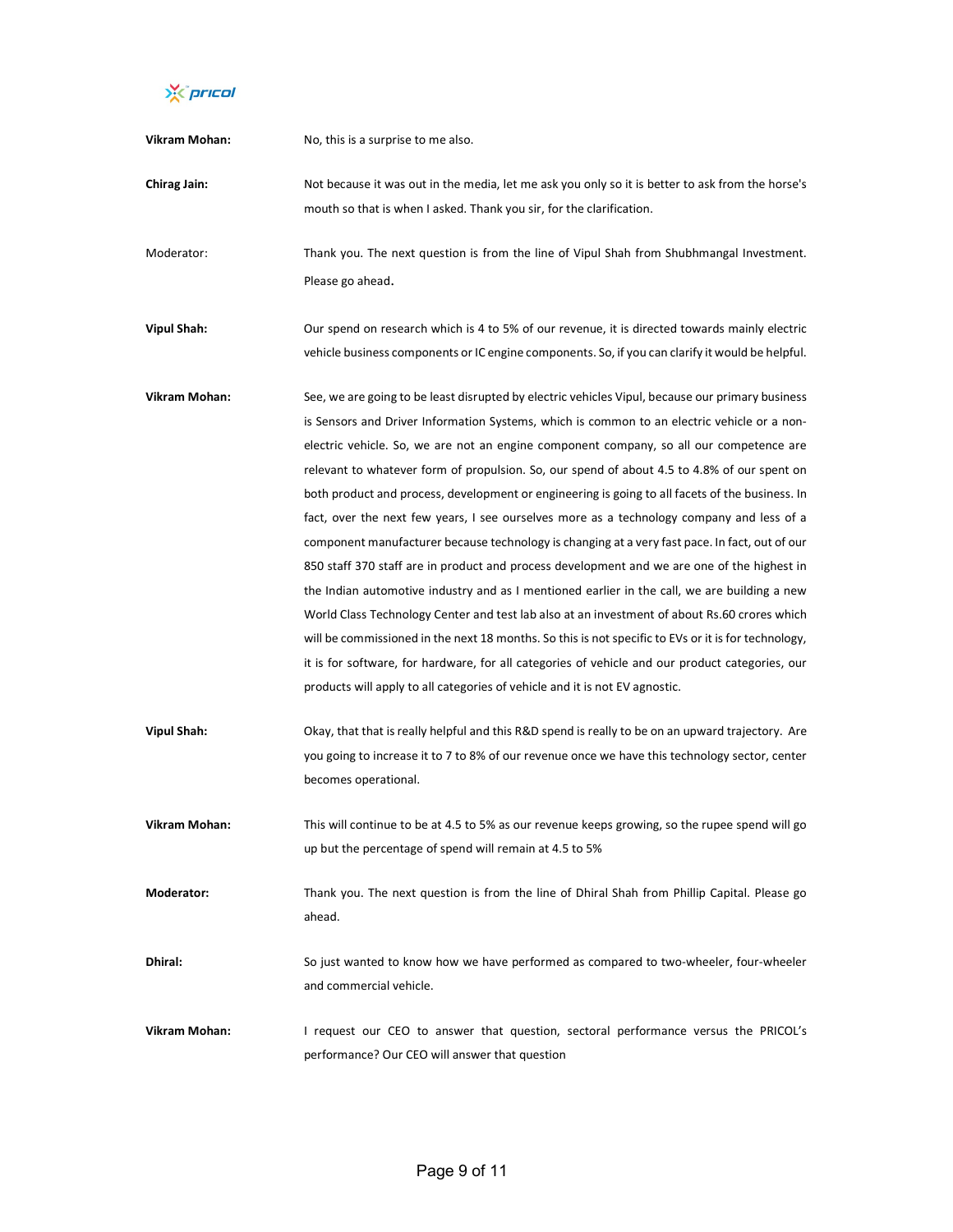X prical

| P M Ganesh:           | Actually, we have been better than the market. The market had to be regrown by 19% on the            |
|-----------------------|------------------------------------------------------------------------------------------------------|
|                       | Q3 comparisons and we have de-grown by about 14%. So, we are better in the market. In all            |
|                       | segments of the market we have been better than the market be it for three wheelers. We are          |
|                       | better by about 2%. Personal passenger vehicle we continue to grow with the new entry with           |
|                       | a personal passenger vehicle like TATA Motors and Peugeot and commercial vehicle is where            |
|                       | we have significantly grown because of our entry into the medium and heavy-duty commercial           |
|                       | vehicle into all the four key players which is including TATA MOTORS, Volvo, Eicher, Ashok           |
|                       | Leyland and also SML. So, overall, on a Q3 basis, we have bettered the market.                       |
| Dhiral:               | And in two-wheeler?                                                                                  |
| P M Ganesh:           | Yeah, two stroke three-wheeler we are better than about 2%, four wheeler we have also                |
|                       | bettered and under commercial vehicle is where our maximum growth has come and                       |
|                       | compared to the market growth. Overall, the industry has de-grown by 19% of all segments             |
|                       | put together and we have de-grown by 15%.                                                            |
| Dhiral:               | Sir second thing, what are we doing differently in the export market, you know, which is helping     |
|                       | us to grow, you said 40% in first half, and if this will continue also.                              |
| P M Ganesh:           | The export growth is primarily coming from the new product, primarily onto the pumps and             |
|                       | mechanical products into the niche segment which I explained like the recreation vehicle, off        |
|                       | highway vehicle and also into the higher cc motorcycle where our growth is being there and           |
|                       | extra three years also going forward we expect this growth momentum to continue. That is             |
|                       | what we explained that by FY25-26 our total percentage of export over the total revenue would        |
|                       | be about 20% which is export and deemed export.                                                      |
| Dhiral:               | And sir our margins are higher in the exports as compared to domestic markets?                       |
| Vikram Mohan:         | Marginally higher.                                                                                   |
| Moderator:            | The next question is from the line of Sharad Sharma, an individual investor. Please go ahead.        |
| <b>Sharad Sharma:</b> | Sir you had mentioned 350 people out of 850 and approximately 4.5 % of spend is R&D. What            |
|                       | proportion of this is capitalized? Is everything capitalized or penalized. How is it be analyzed?    |
| Vikram Mohan:         | It is all revenue expenditure. There is nothing capitalized here.                                    |
|                       | I think in the absence of any questions, we would like to thank all of you for participating in this |
|                       | call and for all the questions which we enjoyed answering and we look forward to meeting you         |
|                       | after the completion of this quarter at our next earnings call. Thank you very much. Stay safe       |

and Jay Hind.